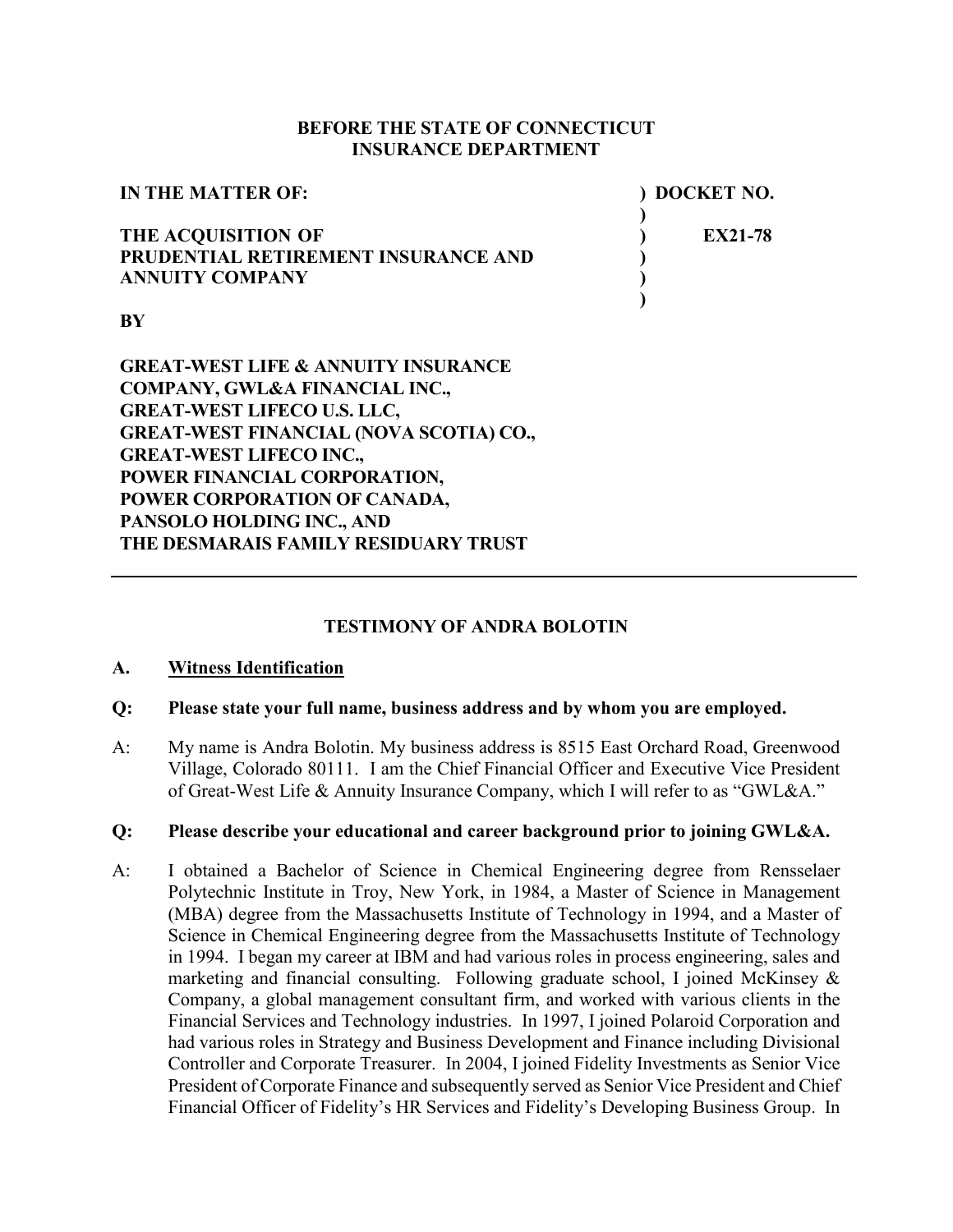2008, I joined the Empower Retirement family of companies as Head of Corporate Finance and Controller for GWL&A's sister company, Putnam Investments.

## **Q: How long have you served as Chief Financial Officer and Executive Vice President of GWL&A?**

A: I have been the Chief Financial Officer and Executive Vice President of GWL&A since July of 2016. Prior to that, I served as Chief Financial Officer and Senior Vice President of GWL&A beginning in July of 2015. In addition, I have been the Chief Financial Officer and Executive Vice President of Great-West Lifeco U.S. since 2016 and the Chief Financial Officer of Putnam Investments since 2017.

# **Q: Please identify your responsibilities as Chief Financial Officer and Executive Vice President of GWL&A.**

A: As Chief Financial Officer of GWL&A, I am responsible for financial planning and oversight of GWL&A and its subsidiaries. In that role, I attend meetings of the GWL&A Board and its Committees and present financial information. I am also a member of the senior management team of GWL&A and help set strategic direction for the company. I am responsible for leading GWL&A's finance and accounting organization, consisting of approximately 250 associates whose roles include financial analysis, financial and regulatory reporting, operational accounting, financial planning, treasury and cash management, and tax. The finance organization also includes purchasing/supplier management, enterprise internal controls, and investment administration. The finance organization also partners with the business segments as well as functional leaders to provide them with insights and information to help make business decisions and achieve business objectives.

#### **Q: Please explain for the record your purpose for providing this testimony here today.**

A: I am here today on behalf of GWL&A, GWL&A Financial Inc. ("GWL&A Financial"), Great-West Lifeco U.S. LLC ("Lifeco U.S."), Great-West Financial (Nova Scotia) Co., Great-West Lifeco Inc. ("Lifeco"), Power Financial Corporation ("Power Financial"), Power Corporation of Canada ("Power Corporation"), Pansolo Holding Inc. ("Pansolo") and The Desmarais Family Residuary Trust (the "Trust"), whom I will collectively refer to as the "Applicants," in connection with the proposed acquisition (the "Proposed Acquisition") of control by the Applicants of Prudential Retirement Insurance and Annuity Company, a Connecticut-domiciled life insurance company. I will refer to Prudential Retirement Insurance and Annuity Company as the "Domestic Insurer."

# **Q: Have you been authorized by the Applicants to speak on their behalf at this hearing?**

A: Yes, I have been authorized by each of the Applicants to give this testimony.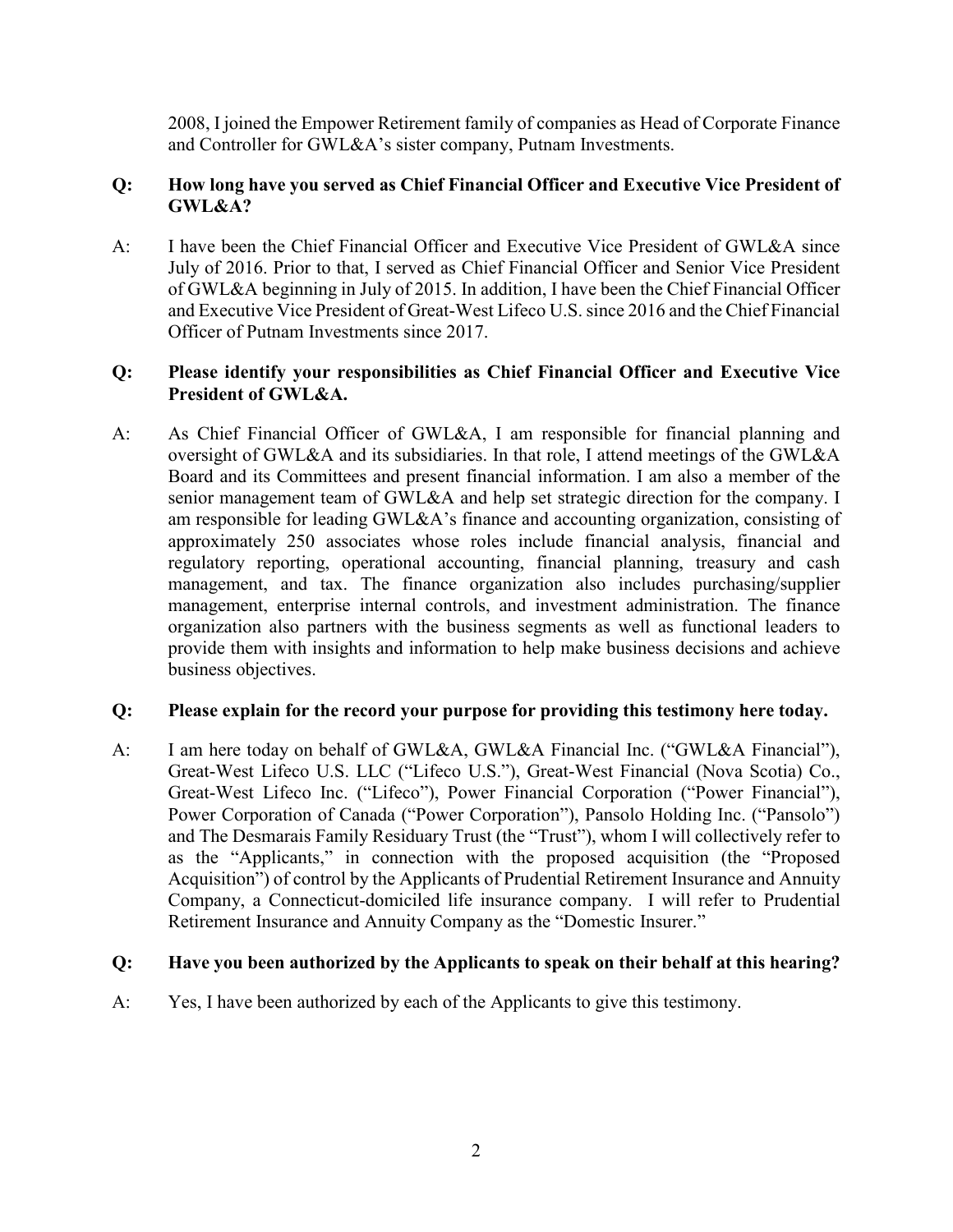# **B. Procedural Matters**

#### **Q: Did the Applicants send to the Domestic Insurer a copy of the Form A Statement?**

A: Yes. The Applicants sent copies of the Form A Statement and a copy of the Amended and Restated Form A Statement to the Domestic Insurer, through its outside counsel, on August 18, 2021 and January 28, 2022, respectively.

## **Q: Did the Applicants receive notice of the public hearing?**

A: Yes. The Applicants received formal notice of the hearing from the Connecticut Insurance Department (which I will refer to as the "Department") on February 3, 2022.

#### **Q: Did the Domestic Insurer receive at least seven days' notice of the public hearing?**

A: Yes. On February 3, 2022, the Applicants' outside counsel, Eversheds Sutherland (US) LLP, provided notice on behalf of the Applicants to the Domestic Insurer of the public hearing.

#### **Q: Was notice of the public hearing published?**

A: Yes. GWL&A caused notice of the public hearing to be published in the *Hartford Courant* on February 10, 2022 and February 17, 2022.

# **Q: Have there been any material changes with respect to the information provided or required in the Form A Statement since the Form A Statement was filed by the Applicants?**

A: Other than the information provided in the Amended and Restated Form A that was filed with the Department on January 27, 2022, there have not been any material changes to the Form A Statement since the time it was filed by the Applicants.

#### **C. Background Regarding the Applicants**

#### **Q: Please identify the Applicants on the Form A Statement.**

- A: The Applicants are GWL&A, GWL&A Financial, Lifeco U.S., Great-West Financial (Nova Scotia) Co., Lifeco, Power Financial, Power Corporation, Pansolo and the Trust.
- **Q: Are you generally familiar with the Applicants and their respective business activities?**
- A: Yes.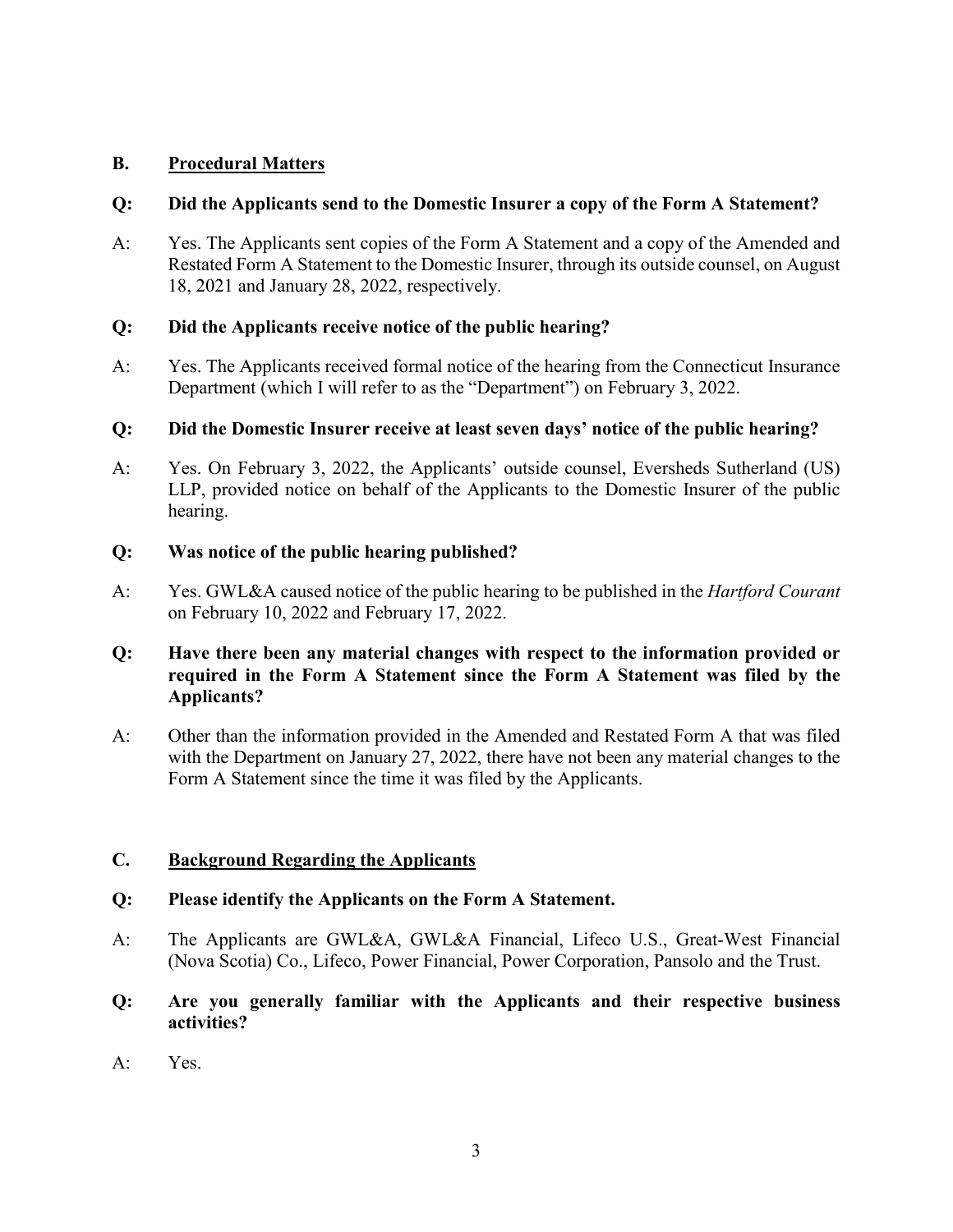#### **Q: Please describe the Applicants and their business activities.**

A: GWL&A is a Colorado domestic insurance company and is licensed to engage in the sale of life insurance, accident and health insurance and annuities in all states in the United States except New York, and in the District of Columbia, Puerto Rico and the U.S. Virgin Islands. GWL&A and its subsidiaries, operating as Empower Retirement, are a leading provider in the U.S. of employer-sponsored retirement savings plans in the public/nonprofit and corporate sectors that offer employer-sponsored defined contribution plans, administrative and recordkeeping services, individual retirement accounts, fund management, as well as investment and advisory services. Its products and services are marketed nationwide through its sales force, brokers, consultants, advisors, third-party administrators and financial institutions.

GWL&A Financial is an intermediate U.S. holding company of GWL&A and is a direct, wholly-owned subsidiary of Lifeco U.S. GWL&A Financial's principal businesses are holding company and finance activities, and it does not have material operations or assets unrelated to its ownership interest in GWL&A.

Lifeco U.S. is an intermediate U.S. holding company of GWL&A Financial and is a direct, wholly-owned subsidiary of Great-West Financial (Nova Scotia) Co. Lifeco U.S.'s principal businesses are holding company and finance activities. Lifeco U.S. does not have material operations or assets unrelated to its ownership interests in GWL&A and in GWL&A's sister company, Putnam Investments.

Great-West Financial (Nova Scotia) Co. is an intermediate Canadian holding company of Lifeco U.S. and is a direct, wholly-owned subsidiary of Lifeco. Great-West Financial (Nova Scotia) Co.'s principal businesses are holding company and finance activities, and it does not have material operations or assets unrelated to its ownership interest in Lifeco U.S.

Lifeco, a public company listed on the Toronto Stock Exchange (TSX: GWO), is an international financial services holding company with interests in life insurance, health insurance, retirement and investment services, asset management and reinsurance businesses. Lifeco operates in Canada, the United States and Europe under the brands Canada Life, Empower Retirement, Putnam Investments and Irish Life. As of December 31, 2020, Lifeco and its subsidiaries have approximately Can\$2.0 trillion in consolidated assets under administration and approximately 24,500 employees worldwide. Power Financial controlled, directly or indirectly, 70.87% of the outstanding Common Shares of Lifeco and 65% of the voting rights attached to all of the outstanding voting shares of Lifeco as of June 30, 2021.

Power Financial, a wholly owned subsidiary of Power Corporation, is an international management and holding company with interests in financial services and asset management businesses in Canada, the United States and Europe. Power Financial controls Lifeco and IGM Financial Inc., a leading wealth and asset management company, and in recent years has implemented an active fintech strategy. It also has significant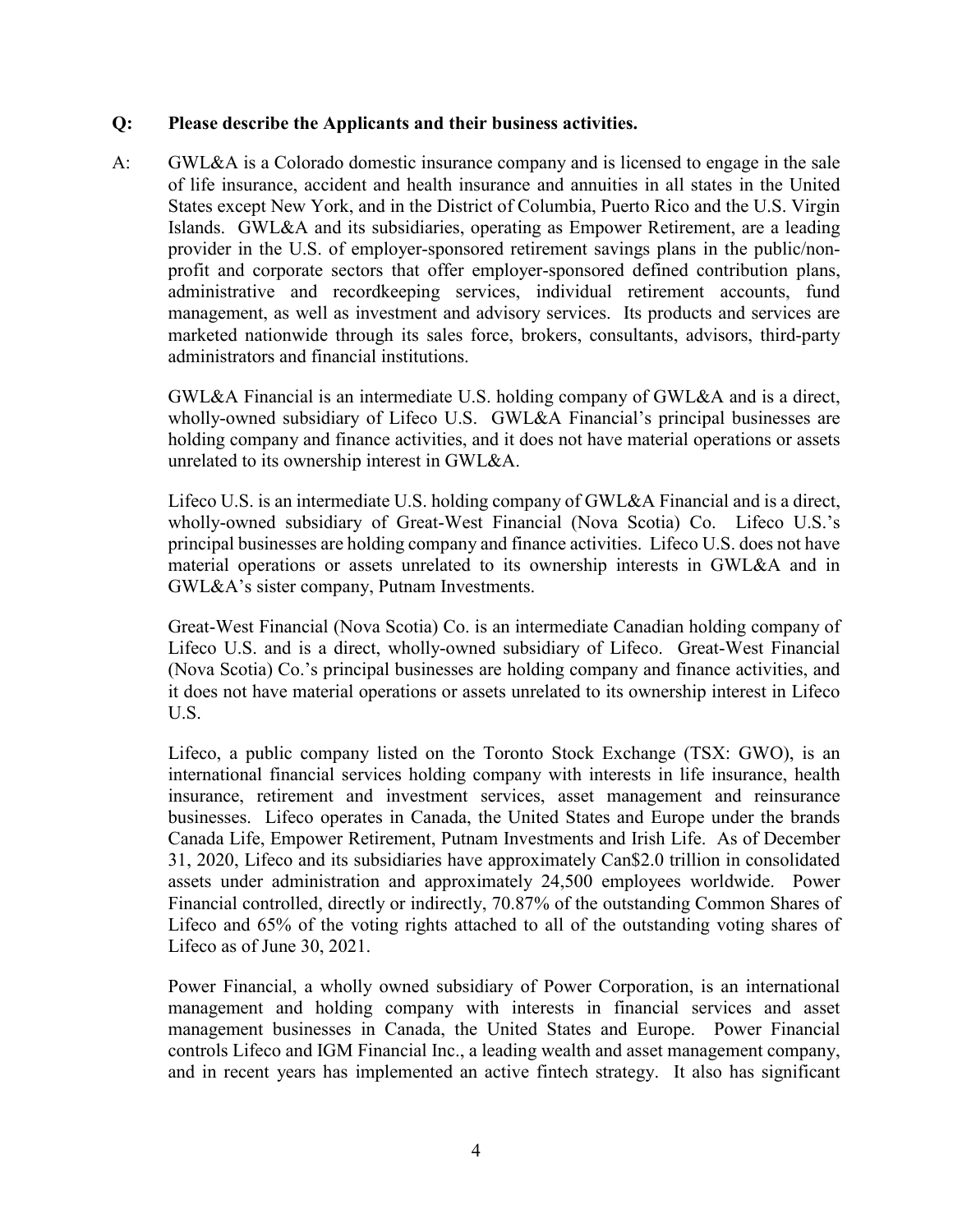holdings in a portfolio of European-based global companies through its investment in Groupe Bruxelles Lambert ("GBL").

Power Corporation is an international management and holding company that focuses on financial services in North America, Europe and Asia. Its core holdings are leading insurance, retirement, wealth management and investment businesses, including a portfolio of alternative asset investment platforms. Through Power Financial, it controls Lifeco and IGM Financial Inc., a leading wealth and asset management company, and in recent years has implemented an active fintech strategy. Through Power Financial, as at June 30, 2021, it also held jointly with the Frère Group of Belgium a 28.2% equity interest (representing a 43.2% voting interest) in GBL, a Belgian holding company listed on the Brussels Stock Exchange (EBR: GBLB) and one of the largest listed holding companies in Europe. As at December 31, 2020, Power Corporation and its group of companies had approximately 29,900 employees. Power Corporation is listed on the Toronto Stock Exchange (TSX: POW; POW.PR.E).

Pansolo Holding Inc., a Canadian holding company controlled by the Desmarais Family Residuary Trust, holds majority voting interest in Power Corporation of Canada.

# **Q: Have biographical affidavits and background reports been submitted for the Applicants' directors, executive officers and voting trustees, as applicable?**

A: Yes. NAIC biographical affidavits for each of the current directors, executive officers and voting trustees of the Applicants have been provided to the Department. In addition, background verification reports in respect of these biographical affidavits were provided directly to the Department by NAIC-approved third-party verification service provider, Owens OnLine.

# **D. Overview of the Proposed Acquisition**

## **Q: Are you familiar with the Proposed Acquisition and the Form A Statement which is the subject of this hearing?**

A: Yes. I am familiar with the Proposed Acquisition, including the preparation and filing of the Form A Statement. I was involved in the negotiations that resulted in the Master Transaction Agreement, dated as of July 20, 2021, between GWL&A and Prudential Financial, Inc. ("Prudential") (as amended, the "Master Transaction Agreement") governing the terms of the Proposed Acquisition. In connection with the Proposed Acquisition, I have also reviewed and am familiar with the Form A Statement and the exhibits attached thereto filed by the Applicants with the Department on August 17, 2021, and the supplemental filings and submissions made by the Applicants to the Department in connection with such Form A Statement including the Amended and Restated Form A Statement, dated January 27, 2022.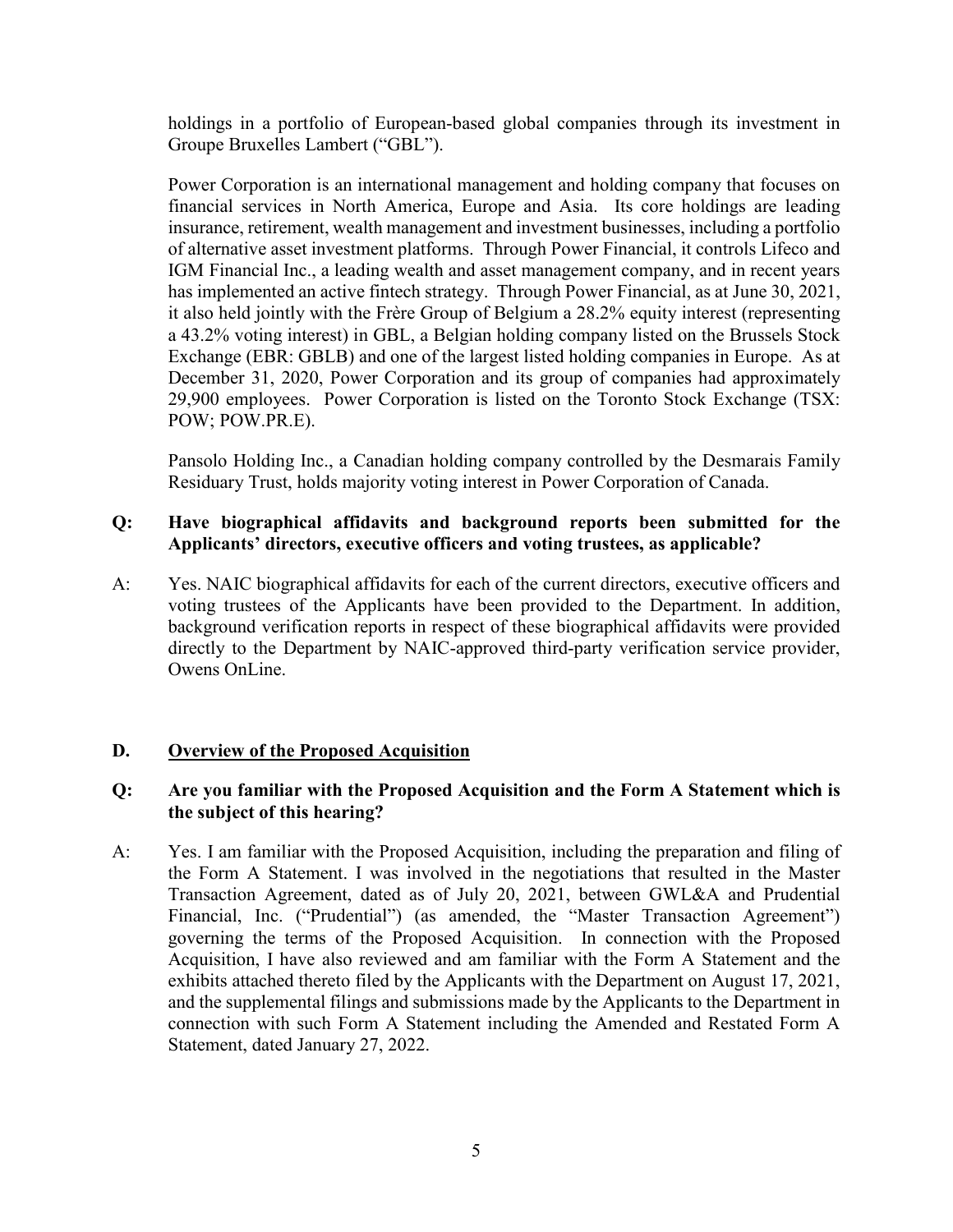### **Q: Please describe the Proposed Acquisition in general terms.**

A: On July 20, 2021, GWL&A and Prudential entered into the Master Transaction Agreement pursuant to which GWL&A and its affiliates will acquire the full-service retirement business of Prudential.

Pursuant to the Master Transaction Agreement, and subject to the terms and conditions stated therein, Prudential will cause its subsidiary, The Prudential Insurance Company of America ("PICA"), to sell, convey, assign, transfer and deliver to GWL&A, and GWL&A will purchase, acquire and accept from PICA, all of the issued and outstanding capital stock of the Domestic Insurer. By virtue of this acquisition, GWL&A will directly acquire control of the Domestic Insurer, and the other Applicants will indirectly acquire control of the Domestic Insurer. Following the consummation of the Proposed Acquisition (the "Closing"), GWL&A will be the sole shareholder of the Domestic Insurer.

Pursuant to the terms of the Master Transaction Agreement, the Applicants understand that the Domestic Insurer has transferred certain assets and liabilities that are not part of Prudential's full-service retirement business to PICA. The Applicants understand that the Domestic Insurer has filed and received approvals or non-disapprovals of Form D (Prior Notice of a Transaction) filings with the Department with respect to these transactions.

In addition to the acquisition of the Domestic Insurer, the Proposed Acquisition also includes other entity acquisitions and a reinsurance transaction that do not directly involve the Domestic Insurer. Namely, GWL&A will also acquire the shares of certain other subsidiaries of Prudential, and certain insurance business written by PICA will be reinsured by GWL&A and its affiliate Great-West Life & Annuity Insurance Company of New York (in the case of New York business).

Our expectation is that the Proposed Acquisition will close on or about April 1, 2022, subject to receipt of required regulatory approvals.

# **Q: Are you also familiar with the Form A Statement filed by the Applicants?**

A: Yes. As mentioned, I have reviewed the Form A Statement and helped the Applicants prepare information submitted to the Department in connection with the Form A Statement.

# **Q: Does the Form A Statement accurately describe the Proposed Acquisition?**

A: Yes, the Form A Statement, together with the supplemental filings and submissions made by the Applicants to the Department, accurately describes the Proposed Acquisition.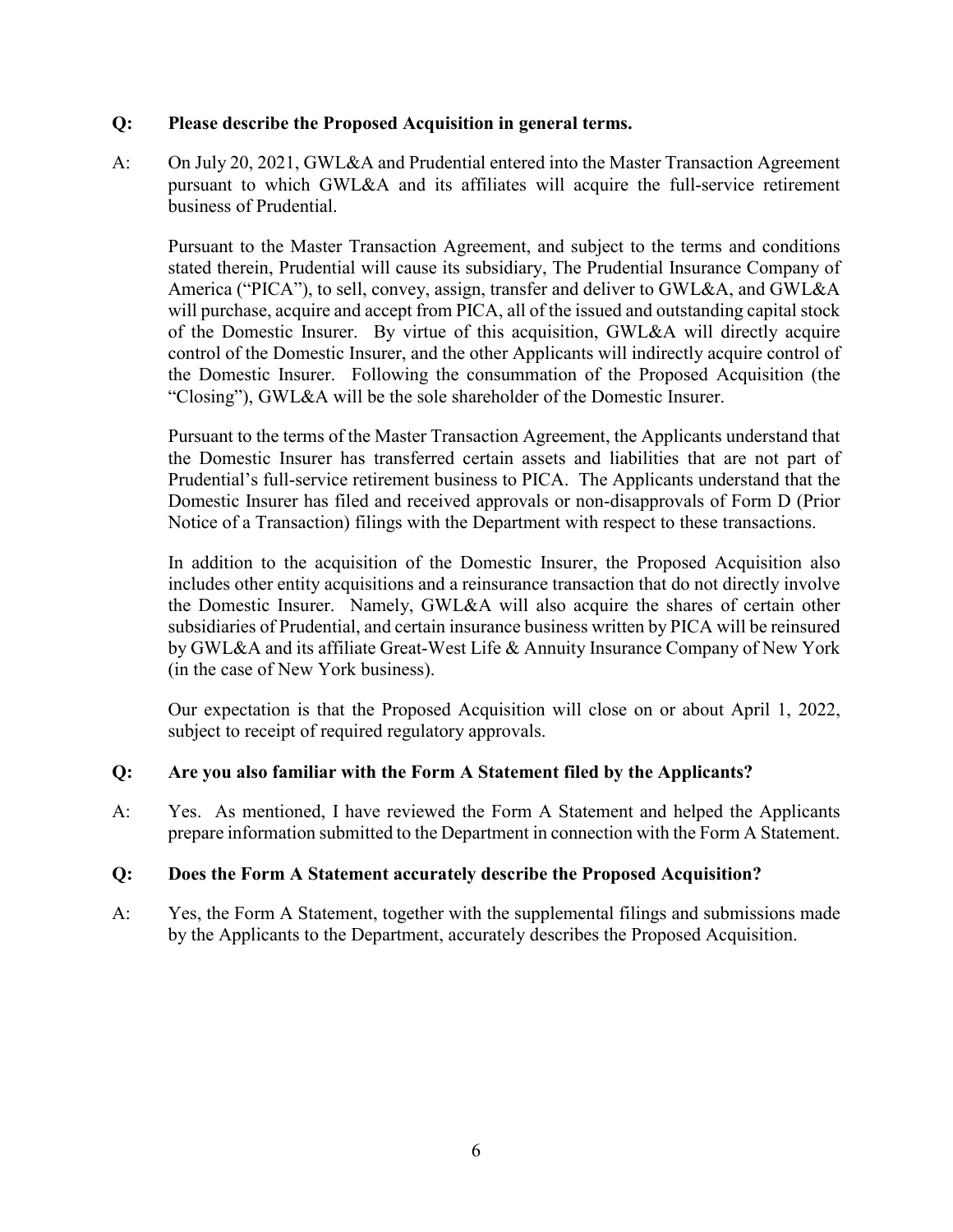### **E. Reasons for the Proposed Acquisition**

## **Q: What is the reasoning behind the Proposed Acquisition?**

A: The acquisition of the full-service retirement business of Prudential and its subsidiaries (the "FSS Business") is an excellent strategic fit for Empower Retirement. Prudential's defined benefit competencies and state-of-the-art non-qualified deferred compensation capabilities will enhance offerings for Empower, allowing it to serve its customers more broadly. The Proposed Acquisition is also expected to provide potential revenue synergies by decreasing unit costs across the expanded total participants base and increasing Empower's wealth and investment management extension opportunities to the Domestic Insurer's existing customer base. Empower intends to retain and grow each of these business sectors, as they line up very well with the existing Empower business sectors and are expected to merge smoothly into Empower's existing business upon integration.

### **Q: Will the Proposed Acquisition benefit the policyholders of the Domestic Insurer and be in the public interest?**

A: Yes, we believe the policyholders of the Domestic Insurer will benefit from the enhanced offerings and revenue synergies that I just described. In addition, as the Applicants have no present plans or proposals to liquidate the Domestic Insurer, sell its assets (other than such sales of assets as may be contemplated in the ordinary course of the Domestic Insurer's business), consolidate or merge it with any person or make any material changes to the Domestic Insurer's current business operations, or corporate structure or management, the Domestic Insurer's policyholders can expect no changes to the financial strength, quality of management or level of service currently provided.

# **F. Purchase Price and Financing**

#### **Q: What is the Proposed Acquisition Consideration?**

A: As more fully set forth in the Form A Statement, the total consideration that will be payable to Prudential or its affiliates will be approximately \$2.307 billion, subject to adjustment at the Closing as further described in the Master Transaction Agreement, which amount includes an aggregate ceding commission of \$329 million attributable to the reinsurance transaction between PICA and GWL&A and its affiliate Great-West Life & Annuity Insurance Company of New York that I earlier described.

#### **Q: How was the Proposed Acquisition Consideration determined?**

A: The purchase price was determined by arm's length negotiation between Prudential and GWL&A with advice of their respective financial, legal and other advisors, and in view of the consideration paid in other recent acquisitions of similar businesses, as well as the financial position and results of operation of the business to be acquired, including the past and present business operations, historical and potential earnings, financial condition and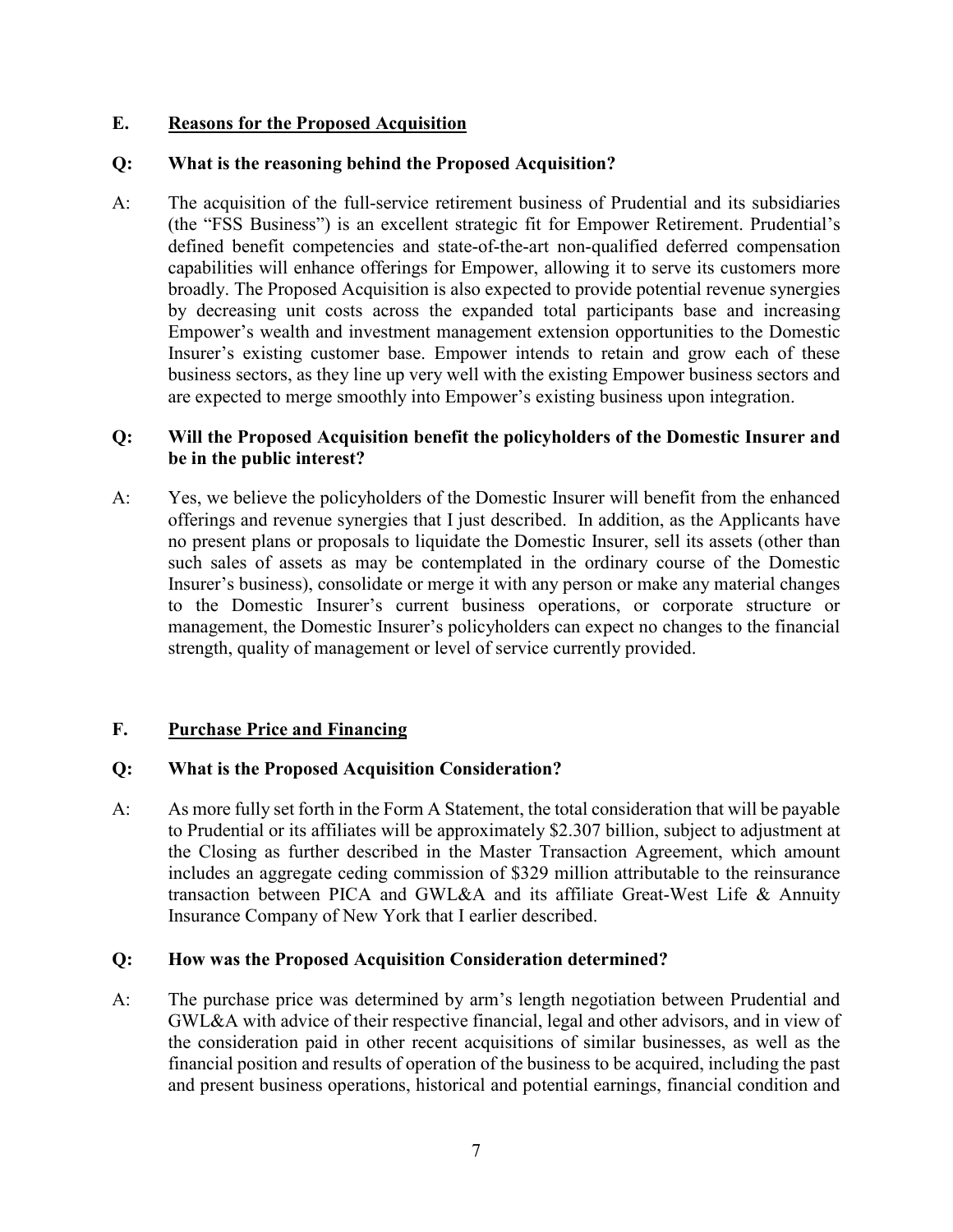prospects, assets and liabilities and such other factors and information as the Applicants considered relevant under the circumstances.

# **Q: Please describe the source of the Proposed Acquisition Consideration.**

A: The Applicants intend to fund the purchase price for the Proposed Acquisition through the issuance of approximately \$1.2 billion (Can\$1.5 billion) of limited recourse capital notes and approximately \$1.0 billion of short-term debt (the "Acquisition Financing"), in addition to existing resources. The limited recourse capital notes were issued by Lifeco in a Canadian-market public bond offering that closed on August 16, 2021. The proceeds of the limited recourse capital note offering were transferred from Lifeco to GWL&A through a series of intercompany transactions in late August and are being held and invested by GWL&A pending the Closing.

The remaining \$1.0 billion of the Acquisition Financing will be raised by GWL&A's parent company, Lifeco U.S., through additional short-term financing that will be completed closer to the anticipated Closing date. This financing will consist of loans from the Royal Bank of Canada and The Bank of Nova Scotia.

# **Q: Is the Proposed Acquisition conditioned upon receipt of financing by the Applicants?**

A: No, the Proposed Acquisition is not subject to any financing contingency.

# **G. Plans for the Domestic Insurer after the Closing**

- **Q: Do the Applicants have any plans to cause the Domestic Insurer to declare any extraordinary dividend, to liquidate it, sell its assets, merge it with any other persons or materially change its corporate structure?**
- A: The Applicants have no present plans or proposals to declare an extraordinary dividend, to liquidate the Domestic Insurer, to sell its assets (other than such sales of assets as may be contemplated in the ordinary course of the Domestic Insurer's business), or to merge or consolidate the Domestic Insurer with any person or persons upon or shortly after the consummation of the Proposed Acquisition.

From time to time following the Closing, the Applicants may request that the Domestic Insurer declare dividends of ordinary income generated in its ordinary course of business. Any such declaration would be effected in compliance with all applicable statutory and regulatory requirements. GWL&A acknowledges that, for two years post-Closing, all dividends by the Domestic Insurer must be pre-approved by the Department prior to payment, and that, following the two-year period, extraordinary dividends continue to require pre-approval.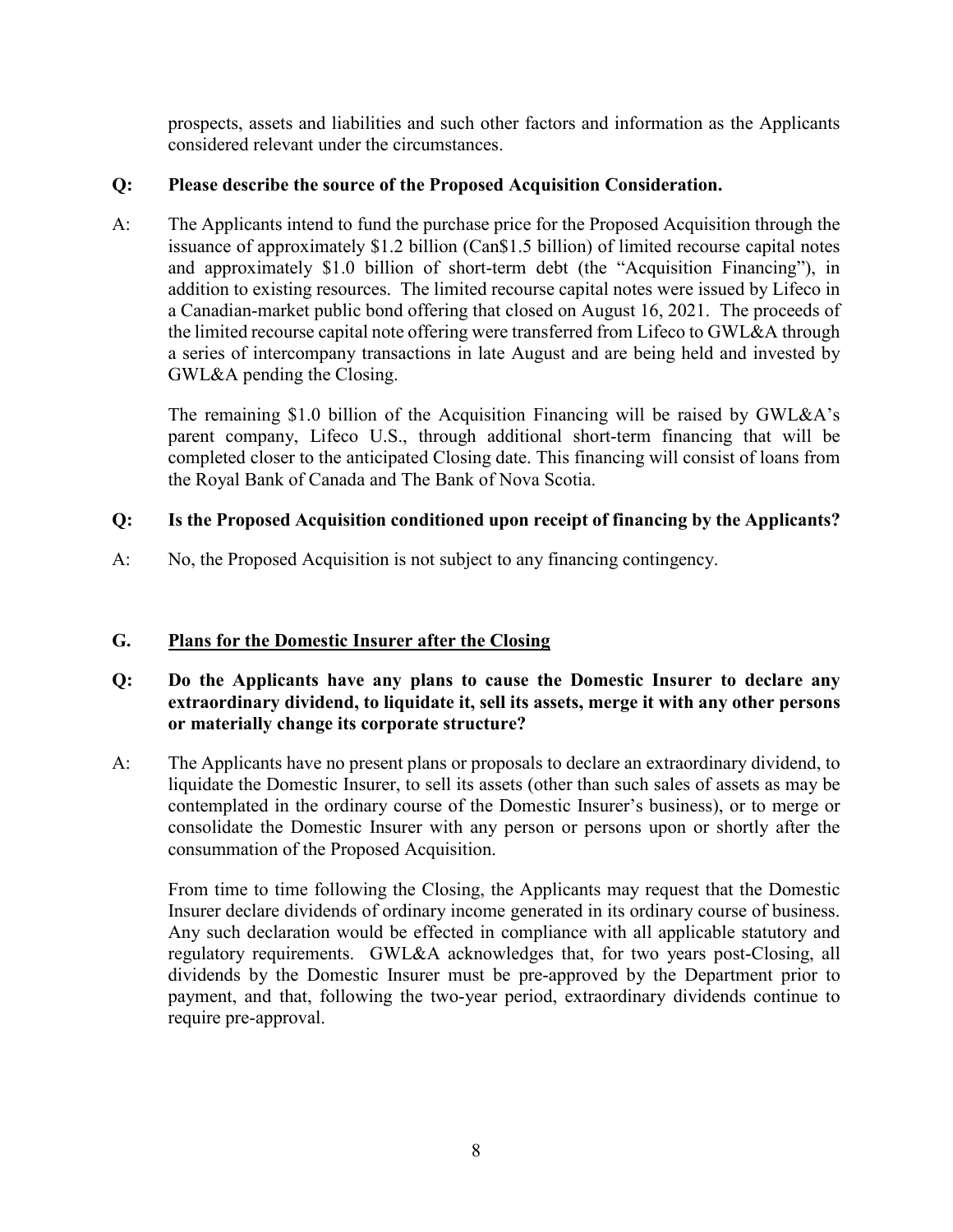### **Q: Please describe any changes to the executive officers and directors of the Domestic Insurer after the Proposed Acquisition.**

A: As provided in the Amended and Restated Form A Statement, the Applicants are proposing the following executive officers for the Domestic Insurer following the Closing of the Proposed Acquisition: Christine Moritz, President and CEO; Kara Roe, Chief Financial Officer and Controller; Vanessa Barker, Treasurer and VP; and Ryan Logsdon, Secretary. Harry Dalessio is proposed to continue as a director for the Domestic Insurer. The Applicants are also proposing the following directors for the Domestic Insurer following the Closing of the Proposed Acquisition: Jonathan Kreider, Rich Linton, Mary Maiers, Tina Wilson and myself.

These individuals have many years of experience either within Empower Retirement or the Domestic Insurer and also at other insurers and retirement plan providers and will make a significant contribution to the Domestic Insurer's management. All are currently directors, officers or employees of either Empower Retirement or the Domestic Insurer. We believe the competence, experience, and integrity of the new members of the management team is reflected in the strong reputation of Empower Retirement as a whole. Further evidence is provided by the biographical information for the directors and executive officers that were submitted to the Department.

## **Q: Have biographical affidavits and background reports been submitted for the proposed directors and executive officers of the Domestic Insurer?**

A: Yes. NAIC biographical affidavits for each of the proposed directors and officers of the Domestic Insurer have been provided to the Department. In addition, background verification reports in respect of these biographical affidavits were provided directly to the Department by NAIC-approved third-party verification service provider, Owens OnLine.

# **Q: What are GWL&A's plans with respect to Corporate Governance and Enterprise Risk Management ("ERM") as they relate to the Domestic Insurer? Are material cultural changes anticipated?**

A: After the consummation of the Proposed Acquisition, since the Domestic Insurer will be a wholly-owned subsidiary of GWL&A, GWL&A plans to fully integrate the Domestic Insurer into GWL&A's Corporate Governance and Enterprise Risk Management ("ERM") framework.

GWL&A and its subsidiaries, which will include the Domestic Insurer after the Closing, have a long history of effective risk management and internal controls. The GWL&A Board of Directors has established a Risk Committee that is responsible for primary oversight of Empower's risk and compliance functions, including risk monitoring, risk assessment, Code of Conduct compliance and risk reporting up to the Board of Directors. Underneath the Board of Director's Risk Committee sit other management level operational and risk committees comprised of executive officers and senior management personnel of Empower Retirement that report upward to the Board's Risk Committee.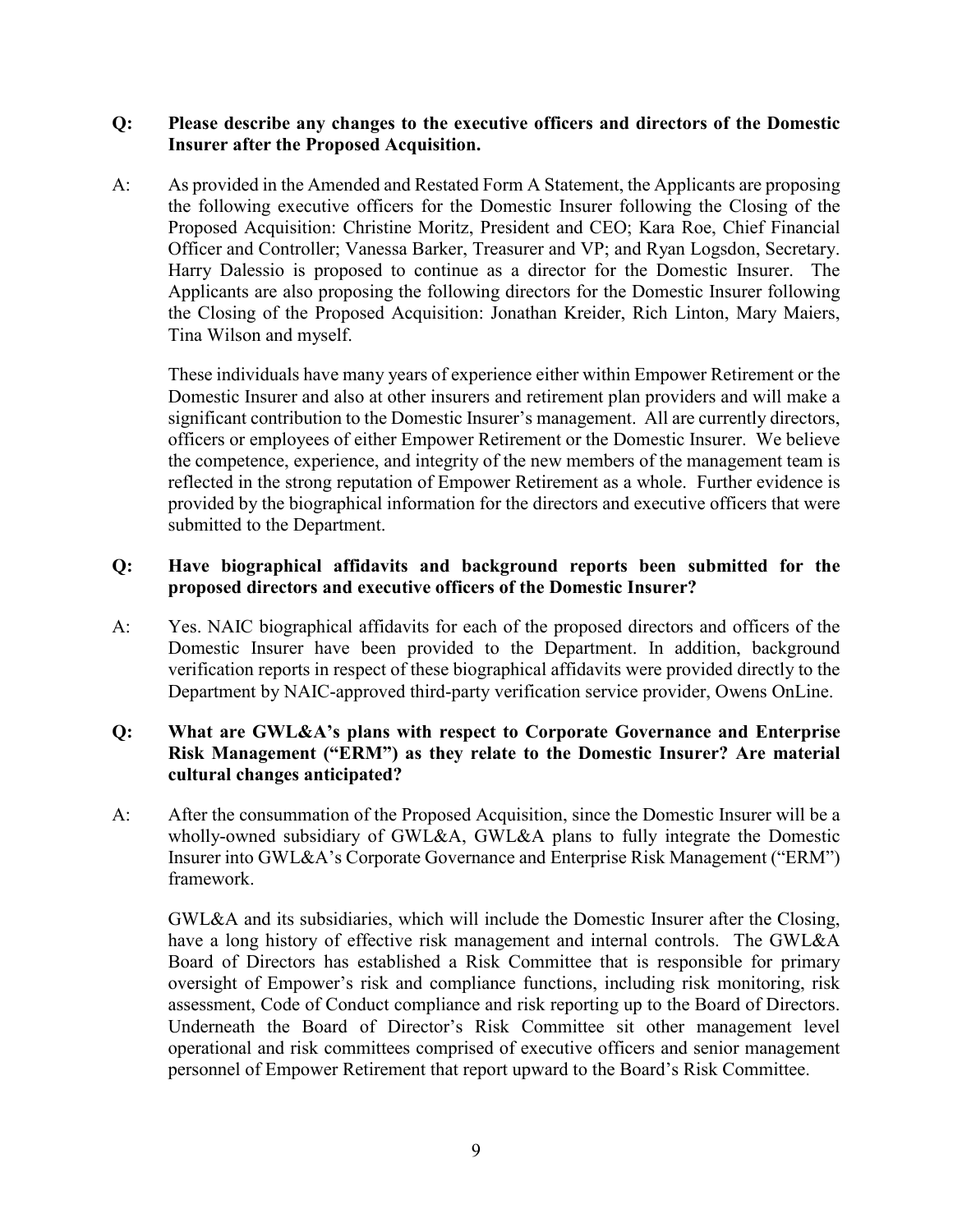No material cultural changes are anticipated. Throughout the due diligence process and ongoing work towards execution of the transaction, GWL&A's and Prudential's management have worked closely and effectively together, evidencing strong cultural alignment. We have been struck by the similarities to GWL&A's own values and mission statement and are confident there is strong alignment of cultural values, client commitments and business processes and practices between the two organizations.

## **Q: In light of GWL&A's recent transactions, please describe how the Applicants intend to manage the integration process for the Domestic Insurer.**

A: Empower Retirement has a strong track record of successfully completing significant acquisition transactions and integrations. The integration of the FSS Business will follow a clearly defined strategy based on Empower Retirement's experience with prior largescale acquisitions and integrations, including the currently ongoing integration of MassMutual's retirement services business, which is similar to the FSS Business being acquired from Prudential. The FSS Business operates today on a single recordkeeping platform that is the same platform historically used by MassMutual and other businesses previously acquired by Empower. Empower has extensive experience integrating from that platform to its proprietary recordkeeping platform. Additionally, the administration of Prudential's defined benefit business is currently outsourced to a third-party and will remain so through Closing, eliminating integration risk related to that business.

One of the guiding principles of Empower's integration planning and execution process is to ensure minimal disruption for plan sponsors, policyholders and participants. Since successful integration of JPMorgan's retirement business in 2015, Empower Retirement has maintained a dedicated mass conversion team to perform complex business integrations. This veteran integration team has developed a fully automated plan and data set up processes that will be used to manage integration of the FSS Business into Empower Retirement's existing proprietary platform, business processes and systems.

There are certain integration activities that the Prudential and Empower Retirement cannot discuss with each other until the Closing because until that time we are still competitors and we are legally constrained as to what we can discuss. Within that context, planning teams are meeting to discuss certain areas. At the Closing, GWL&A and Prudential intend to enter into a Transitional Services Agreement (the "TSA"), which will contain customary terms to ensure there is no disruption to business and operations of the FSS Business and the Domestic Insurer in the period immediately after the transaction closes. Under the TSA, Prudential will provide certain non-transferring services, such as technology and infrastructure support required for business that continues to run on Prudential's operating systems. The TSA also requires the parties to work together on a plan to migrate the business to Empower Retirement's operating environment over a defined period of time following the Closing.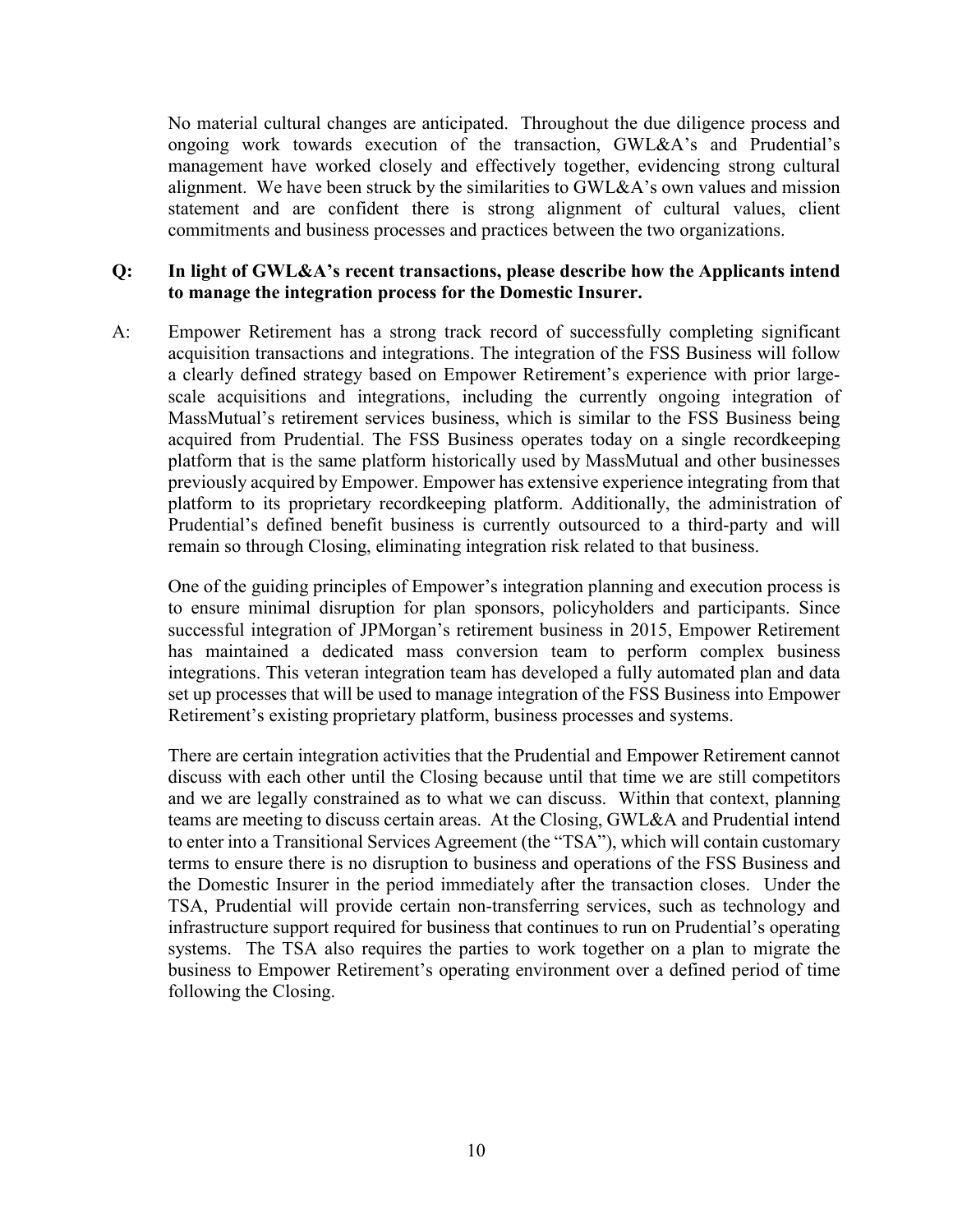### **H. Statutory Criteria**

- **Q: Pursuant to the laws of the State of Connecticut, the Commissioner of the Connecticut Insurance Department shall approve any merger or other acquisition of control unless, after a public hearing, he finds that such merger or acquisition of control would result in one or more of six adverse consequences, as set forth in Conn. Gen. Stat. § 38a-132(a)(1)-(6). The following questions relate to those criteria. Will the Proposed Acquisition result in any of these adverse consequences or violate any of these standards?**
- A: No. The Proposed Acquisition will not result in any such consequences or violations, and there are no circumstances as described in those statutory provisions that would cause the Commissioner to disapprove the proposed acquisition of control of the Domestic Insurer.

# **Q: First, following the consummation of the Proposed Acquisition, will the Domestic Insurer be able to satisfy the requirements for the issuance of a license to write the line or lines of insurance for which it is presently licensed?**

A: Yes. Following the consummation of the Proposed Acquisition, the Domestic Insurer will be able to continue to satisfy the requirements for the issuance of a license to write the business for which it is presently licensed. The Domestic Insurer is currently licensed as a life and accident and health insurance company. As demonstrated through its license, the Domestic Insurer satisfies the minimum requirements for licensure as a life and accident and health insurance company under Connecticut insurance law.

Following the consummation of the Proposed Acquisition, the Applicants intend to continue the business of the Domestic Insurer without any material change to its business operations, and have no intention of causing the Domestic Insurer to take any action that would inhibit its ability to satisfy the requirements for licensure under Connecticut insurance law.

## **Q: Second, will the Proposed Acquisition substantially lessen competition in insurance in Connecticut or tend to create a monopoly in Connecticut?**

A: As demonstrated by the Department's decision on September 2, 2021 regarding the Applicants' pre-acquisition notification filing, the Proposed Acquisition is not likely to substantially lessen competition nor is it more likely to create a monopoly in Connecticut. In the Proposed Acquisition, for every line of business in Connecticut, except for group deposit-type contracts, the combined market shares of the involved insurers qualify for one of the statutory exemptions set forth at Conn. Gen. Stat. § 38a-131(b).

In the group deposit-type contract market, the market shares of the involved insurers are below the statutory thresholds set forth in Conn. Gen. Stat. § 38a-131(d)(1)(A)(i) for establishing prima facie evidence of a violation of competitive standards, even if this market were to be considered highly concentrated. In 2020, the group deposit-type contract market share in Connecticut of GWL&A and its affiliates was a trivial 0.12%. The negligible increase in the market share in this one market that would result from the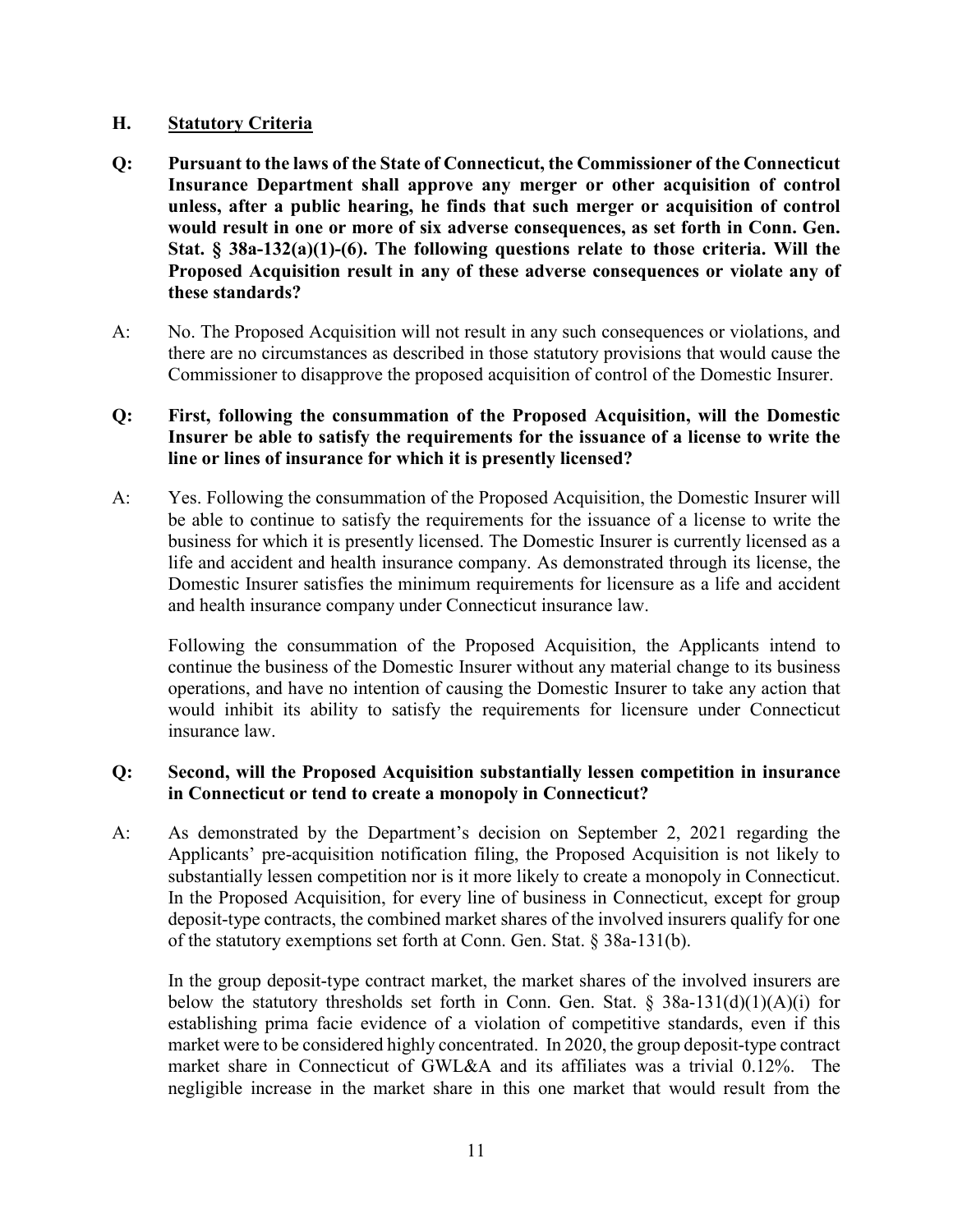Proposed Acquisition is not anticompetitive and will not substantially lessen or prevent competition in Connecticut.

- **Q: Third, is the financial condition of the Applicants such that it might jeopardize the financial stability of the Domestic Insurer or prejudice the interests of its policyholders?**
- A: No. GWL&A is part of a large and financially strong group of companies and is very well capitalized. Further evidence of the Applicants' strong financial position is set forth in the Applicants' financial statements provided to the Department as exhibits to the Form A Statement and supplementally. As of the quarter ended September 30, 2021, (i) GWL&A had net admitted assets of approximately \$76.1 billion and total surplus of approximately \$3.0 billion; (ii) Lifeco and its subsidiaries had consolidated total assets of approximately \$484.2 billion and consolidated total stockholders' equity of approximately \$23.8 billion; and (iii) Power Corporation and its subsidiaries had consolidated total assets of approximately \$508.1 billion and consolidated total stockholders' equity of approximately \$34.1 billion.

As the Applicants have no present plans or proposals to liquidate the Domestic Insurer, sell its assets, consolidate or merge it with any person or make any material changes to the Domestic Insurer's current business operations, or corporate structure or management, the Domestic Insurer's policyholders can expect no changes to the financial strength, quality of management or level of service currently provided. Accordingly, I believe that nothing in the financial condition of the Applicants will jeopardize the financial stability of the Domestic Insurer or prejudice the interests of its policyholders.

- **Q: Fourth, do the Applicants have any plans or proposals to liquidate the Domestic Insurer, to sell its assets or to consolidate or merge it with any person or to make any other material change in its respective business or corporate structure or management that would be unfair and unreasonable to policyholders of the Domestic Insurer and not in the public interest?**
- A: No. The Applicants have no present plans or proposals to liquidate the Domestic Insurer, sell its assets (other than such sales of assets as may be contemplated in the ordinary course of the Domestic Insurer's business), consolidate or merge it with any person or make any material changes to the Domestic Insurer's current business operations, or corporate structure or management.

#### **Q: Fifth, please discuss whether the competence, experience and integrity of the persons who will control the operations of the Domestic Insurer after closing will in any way not be in the interest of policyholders of the Domestic Insurer or the public.**

A: The Applicants, as well as all of the proposed directors and executive officers for the Domestic Insurer, are very seasoned and experienced in the financial services and insurance industry. The Applicants have, and the Domestic Insurer will have, strong management teams, and I believe that policyholders and the public will benefit from the